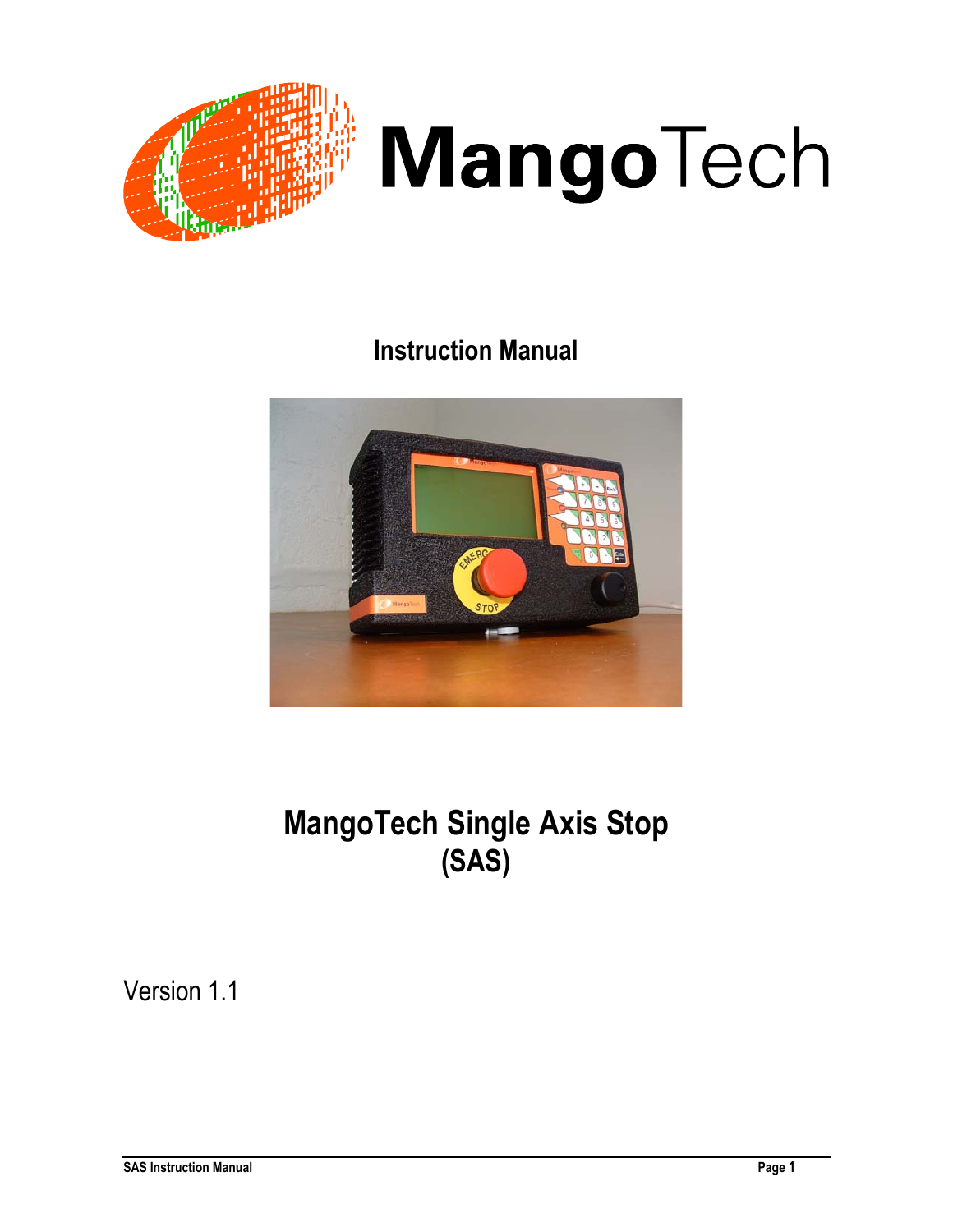# **OPERATION**

## **To begin :**

- **-** Switch ON at the back of the machine.
- **-** Emergency Stop, located at the front of the machine, must be OUT.

## **The following screen then appears :**



**The SAS must now be calibrated, so the STOP knows where it is.**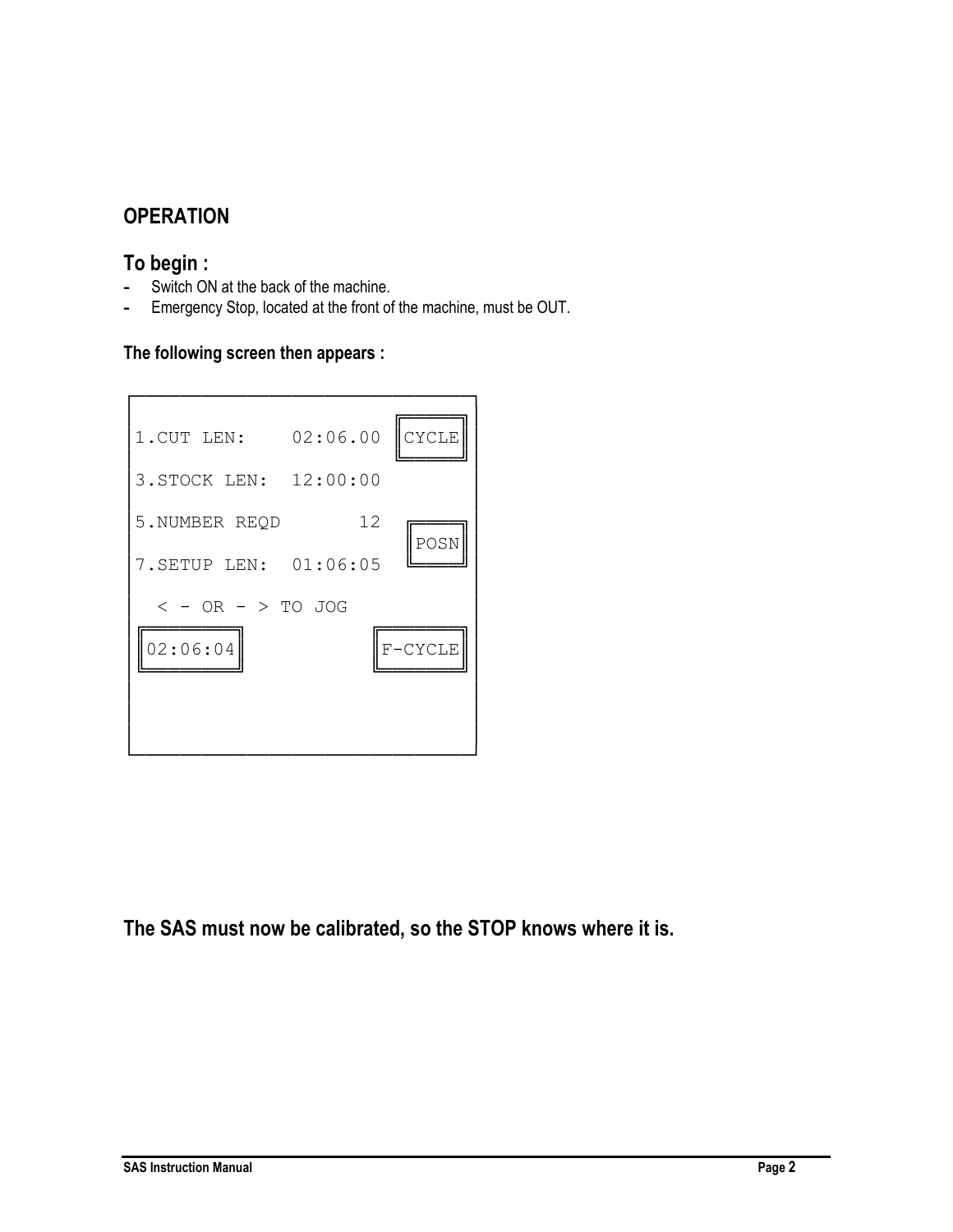# **To continue …..**

- **-** Using the left and right arrows (4 & 6 on your keypad), move the **STOP** to your chosen STOP position, and cut a short length of timber at this STOP position.
- **-** Measure the piece of timber you have cut.
- **-** ENTER this length into the SETUP LENGTH on the screen (above). To do this, push 7 on your keypad.
- **-** The screen will look



- **-** The length should be entered as follows :
	- 1. Feet
	- 2. **.** (decimal point)
	- 3. Inches
	- 4. **.** (decimal point)
	- 5. Sixteenths
	- 6. Press ENTER ( e.g. 1.10.8 is 1 ft 10 & ½ in )

## OR

- 1. Inches
- 2. **.** (decimal point)
- 3. Sixteenths
- 4.
- 5. Press ENTER ( e.g. 56.5 is 4 ft 8 & 5/16 in )

## **The SAS is now calibrated and ready to operate.**

## **Note**

At all times from this point on, the box on the LEFT HAND SIDE of the screen shows the position of the SAS.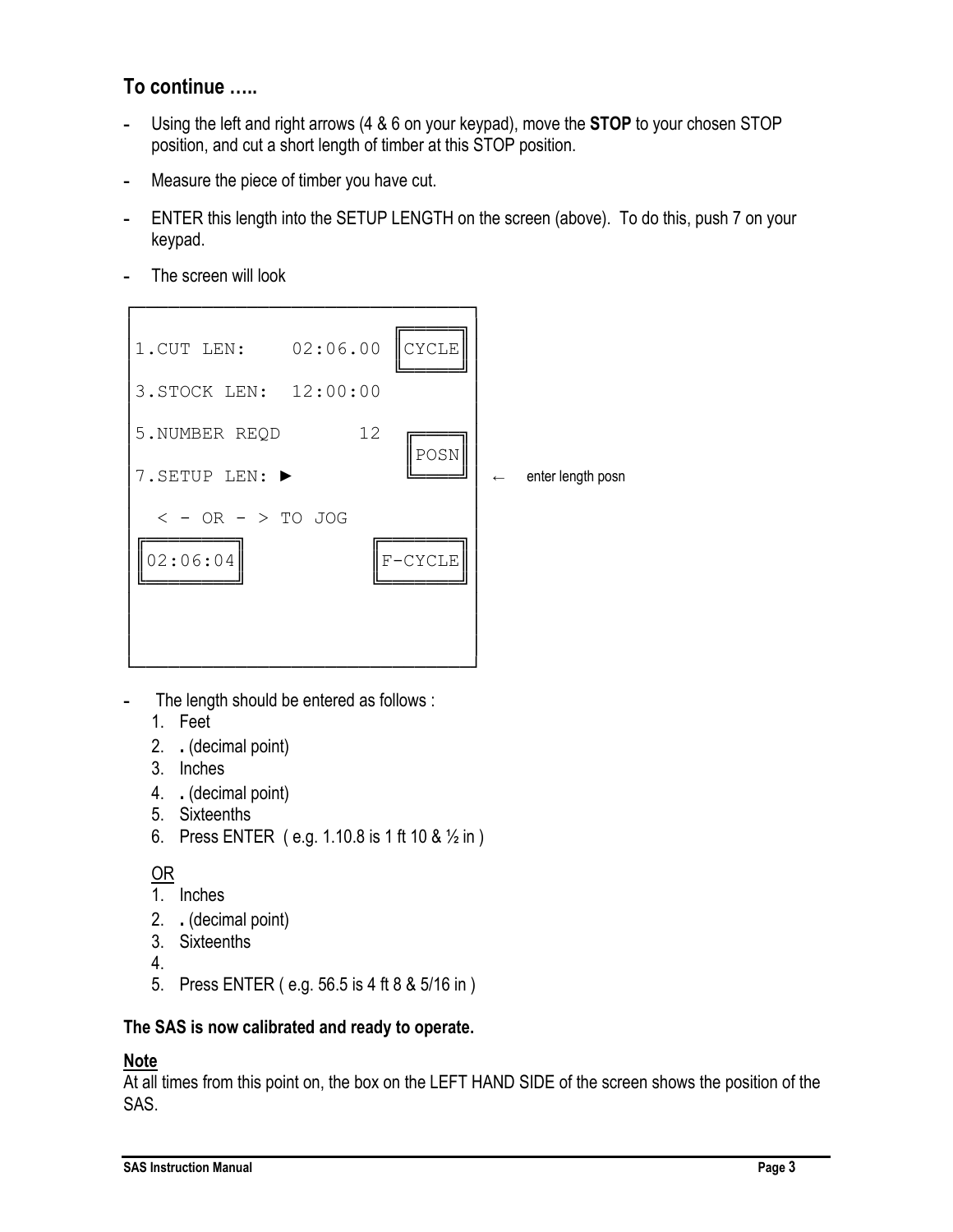## **To cut a single piece :**

**-** Push the key alongside the POSN menu item



A new box will open asking you for the position of the length to be cut.:



**-** Key in the length in the format as shown above.

╔═════════════════════════════════╗ MOVE TO  $? > 5:10:8$ ╚═══════════════════════╝

- **-** Push ENTER.
- **-** The SAS will move to the entered length.
- **-** To STOP the move at any time, push any key, or the EMERGENCY STOP button.
- **-** To return to the opening screen at any time, the EXIT button may be pushed.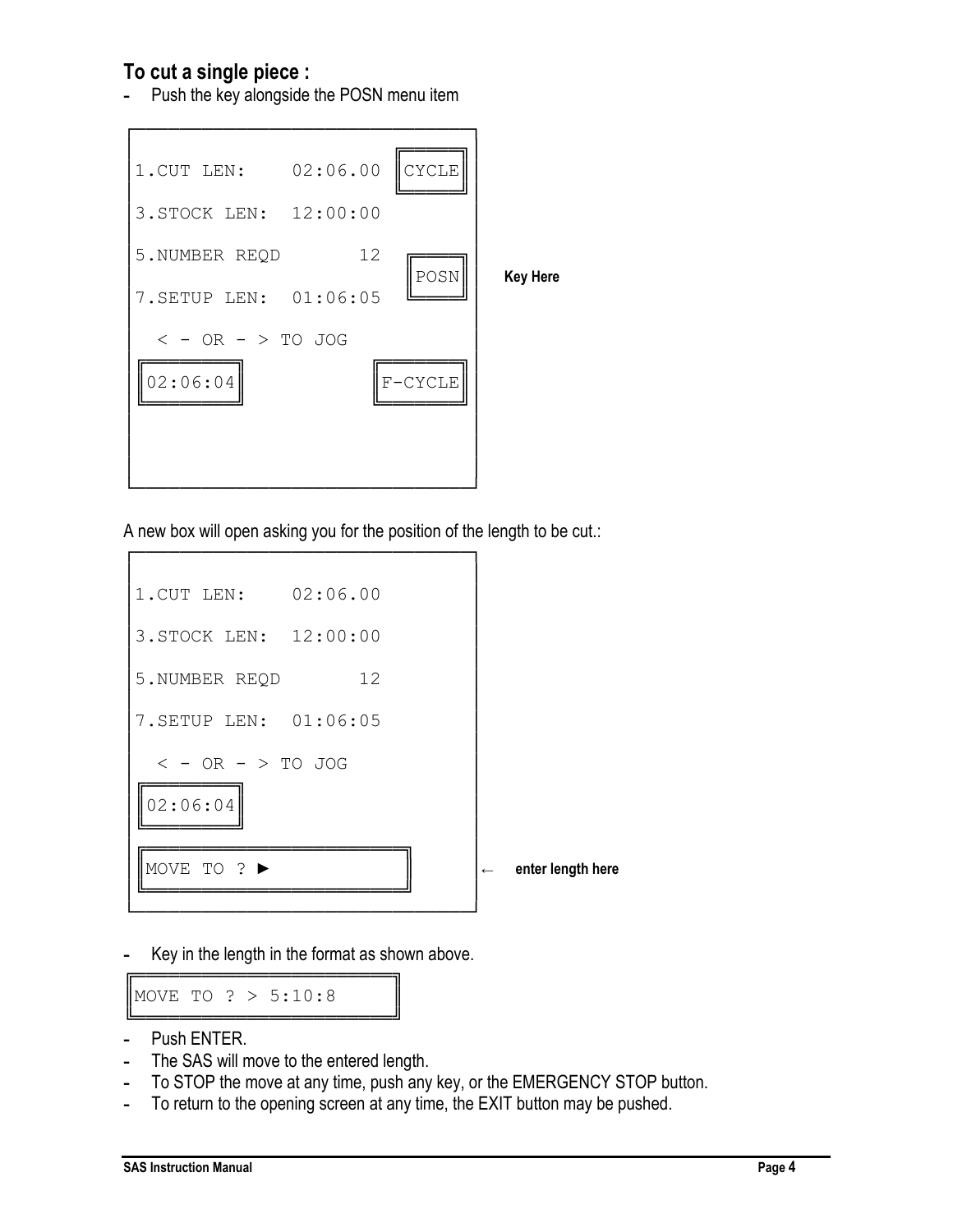## **To cut multiple lengths of the same Length :**

- **-** Key in the length to the cut by pushing "1" and entering the length required, (if the length you require is different from the length already shown on the screen) using the format described above.
- **-** Key in the stock length of the material to be cut, (if the stock length you require is different from that already shown on the screen) by pushing "3" and entering the length required.
- **-** Key in the number required by pushing "5" (if the number you require is different from that already shown on the screen) and entering the number required.
- **-** Press the key alongside the :



- **-** The stop will move to the Stock Length, plus 6 inches, to load the first piece to be cut.
- **-** Press ENTER when the first piece is loaded.
- **-** The SAS will move to the Stock Length, where a trimming cut may be done if required.
- **-** When finished, press ENTER ( OR Cycle the saw OR push the two buttons placed down stream of the saw blade )
- **-** The SAS will advance the cut length required plus the blade width to cut the first member required.
- **-** When finished, press ENTER. ( OR Cycle the saw OR push the two buttons placed down stream of the saw blade )
- **-** The SAS will cycle through cutting the correct length and will return to load new members as required, until the EXIT button is pressed.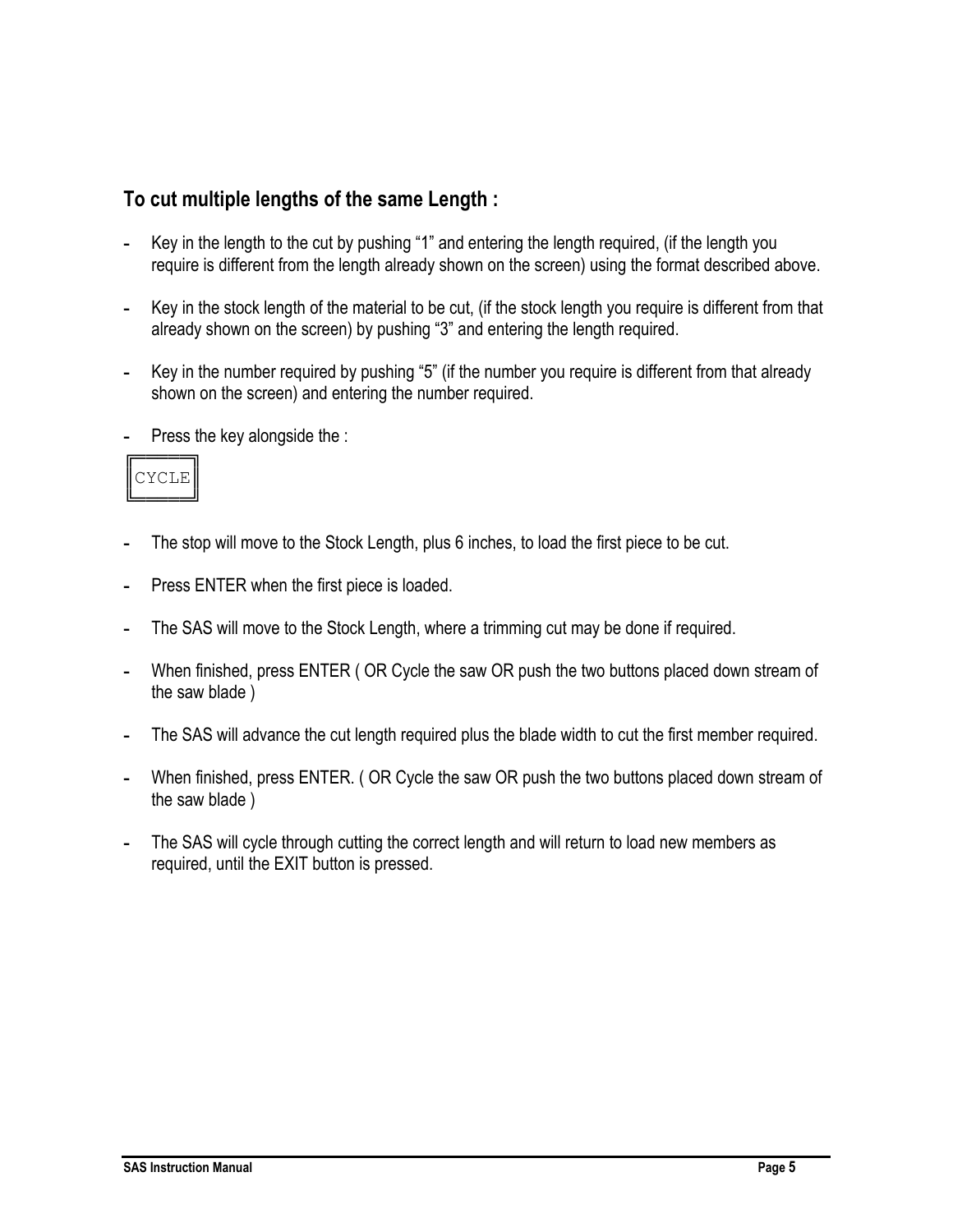# **To cut multiple lengths of the Different Lengths :**

- Push the key alongside the F-CYCLE menu item



- The following screen will appear

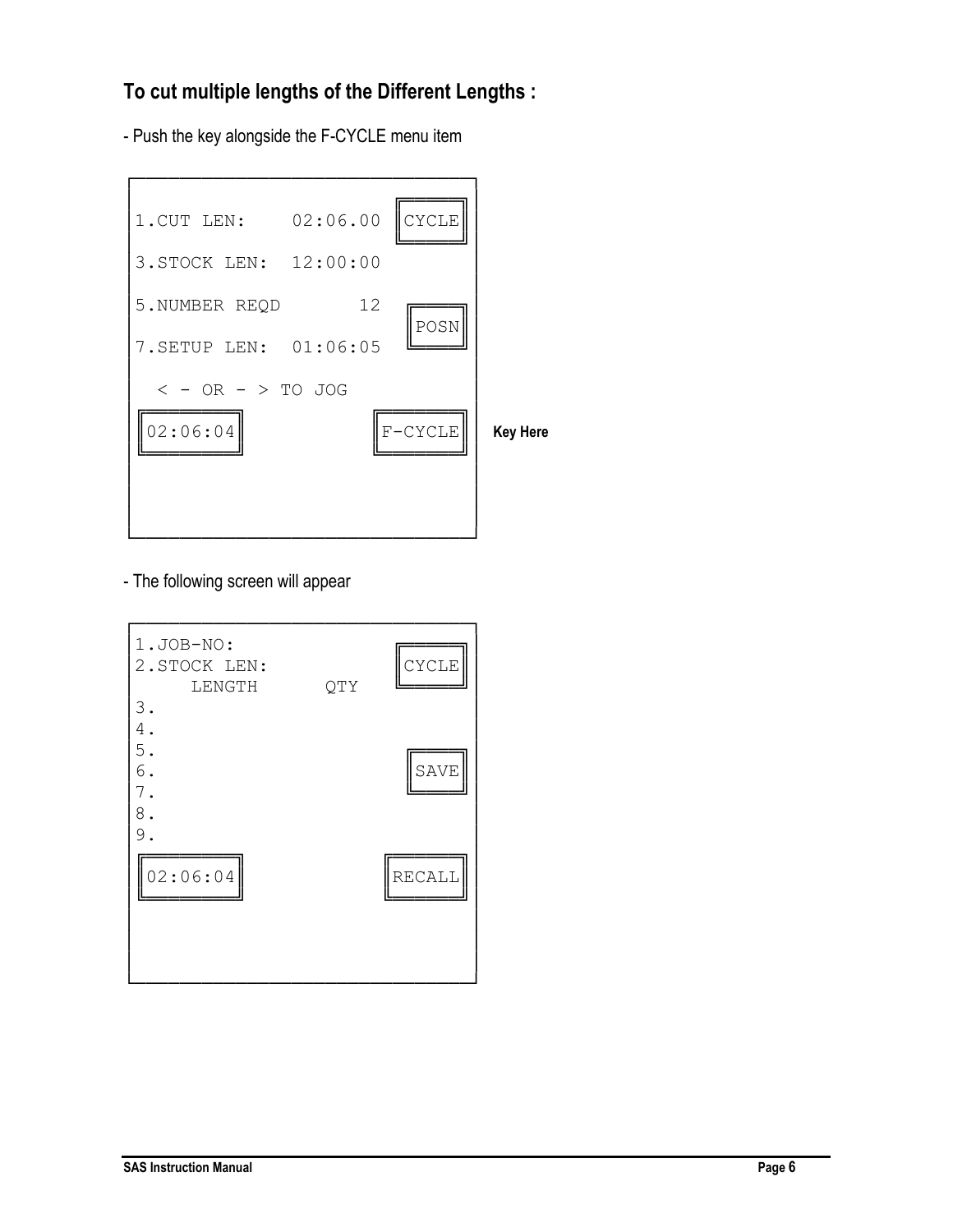# **To continue …..**

- **-** If the Job is to be saved for later use at a later date a jobe number should be added in the length to the cut by pushing "1" and entering the job number to save the imformation under.
- Key in the stock length of the material to be cut, (if the stock length you require is different from that already shown on the screen) by pushing "2" and entering the length required.
- **-** Key in the the first length and Qty by pushing "3" (if the number you require is different from that already shown on the screen) and entering the length , pushing enter , then entering the QTY required.

- Continue entering other length and quantities until the member is used by pushing "4" then "5" etc…..



**-** If you wish to save this job push the key alongside the :



**-** If you wish to reacall a previous job push the key alongside the :

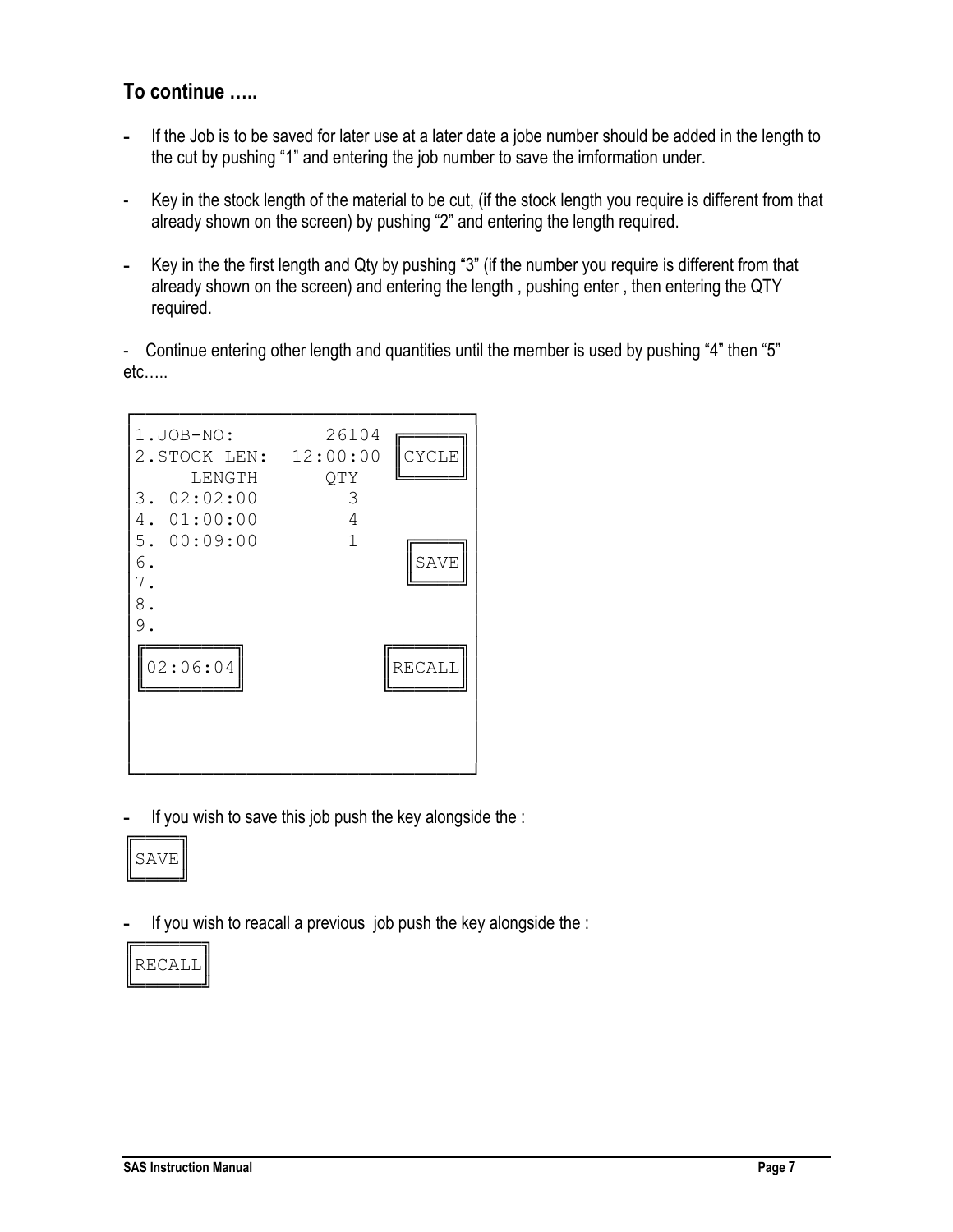## **To continue …..**

- Press the key alongside the :



- **-** The stop will move to the Stock Length, plus 6 inches, to load the first piece to be cut.
- **-** Press ENTER when the first piece is loaded.
- **-** The SAS will move to the Stock Length, where a trimming cut may be done if required.
- **-** When finished, press ENTER. ( OR Cycle the saw OR push the two buttons placed down stream of the saw blade )
- **-** The SAS will advance the cut length required plus the blade width to cut the first member required.
- **-** When finished, press ENTER. ( OR Cycle the saw OR push the two buttons placed down stream of the saw blade )

The SAS will cycle through cutting the correct length and will return to load new members as required, until the EXIT button is pressed.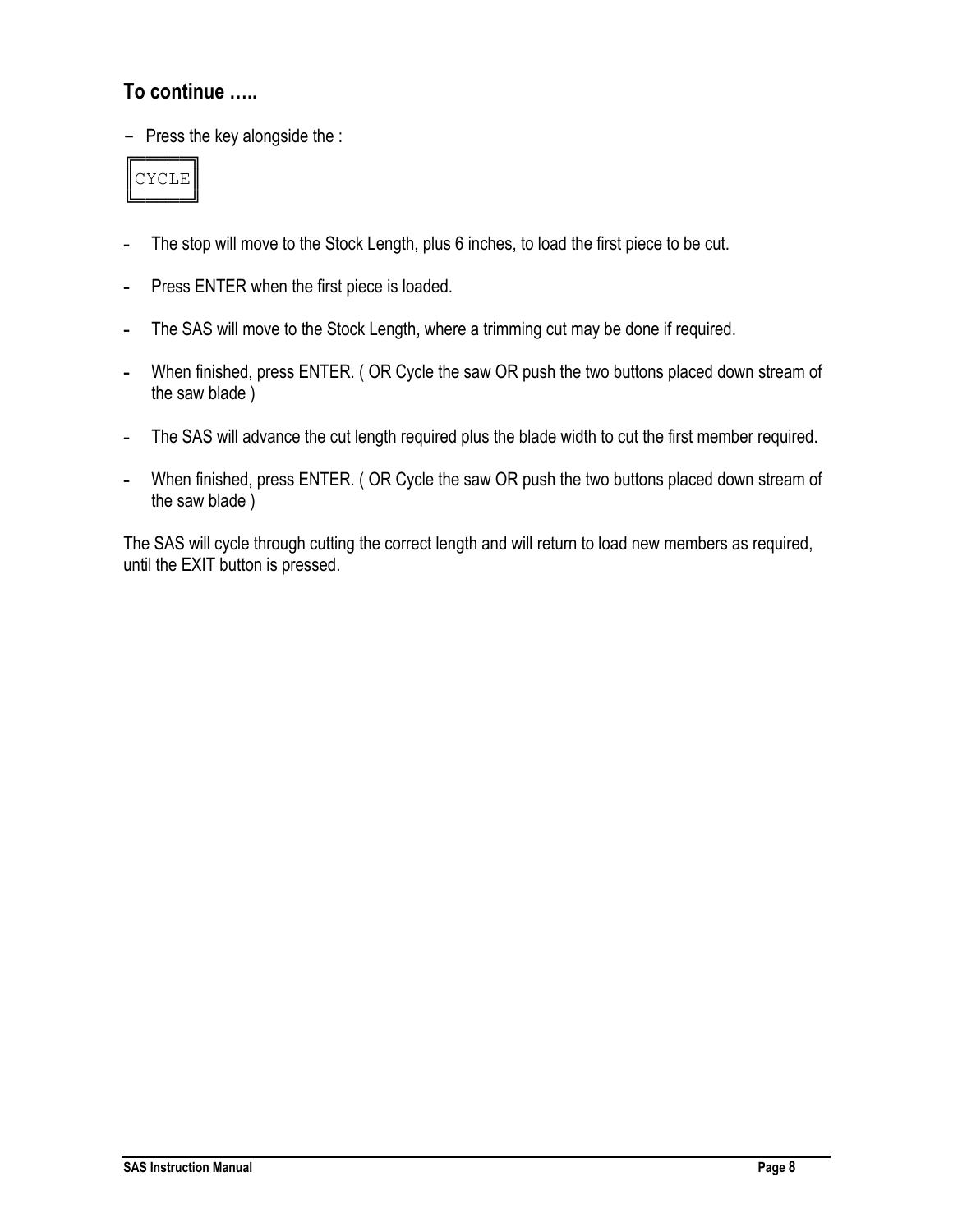# **INSTALLATION AND SETUP**

## **Version 1.1**

This Version only requires the following leads to be connected :

- 1. Power cable 110 volt, 3 amp standard computer lead, to be plugged into the back.
- 2. MangoTech standard encoder cable, to be plugged into the back.
- 3. Motor power from servo motor, to be plugged into flying lead that comes from the back of the SAS.

4. If wanted a blade clear proximity may be connected to INPUT 1 ( the stop will use the cycling of the blade to indicate a cut instead of waiting for the enter key. The stop will wait the cut time set below.) 5. If wanted TWO-BUTTONS may be connected to INPUT 2 and 3 ( the stop will use the two buttons that the saw uses to indicate a cut instead of waiting for the enter key. The stop will wait the cut time set below.)

The SAS should be attached firmly to the length stop rail using the brackets supplied.

After starting the SAS, the SETUP MENU should be entered. This is done by pressing the second function button and the button immediately above it at the same time.

The screen will then look like this:



- Press the key next to "General" to enter General Parameters Setup.
- Press the key next to "Servo" to enter Servo Parameters Setup.
- Press the key next to "Contrast" to adjust the Contrast.
- The Arrow keys will also move the stop as indicated in the Main Menu.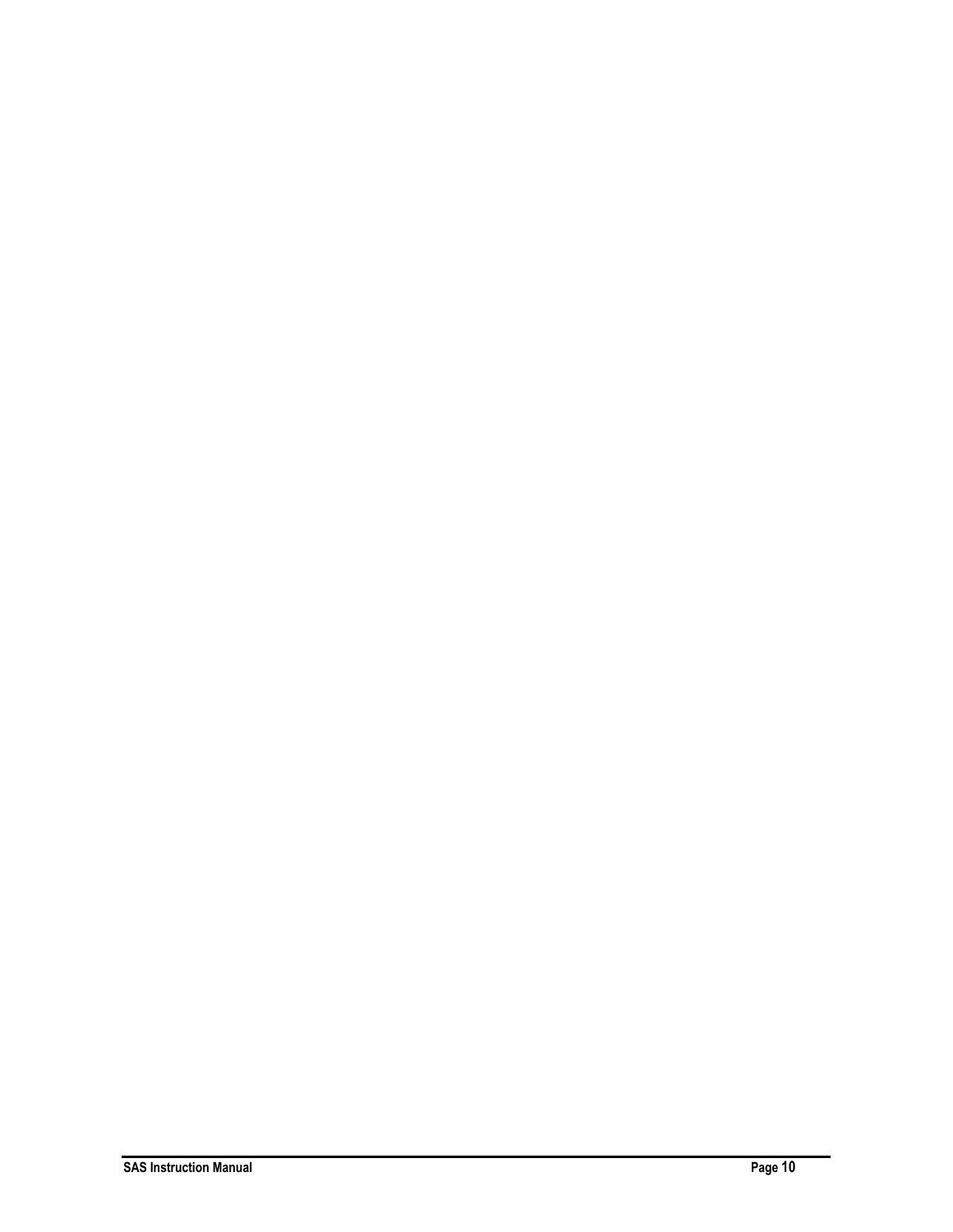## **General Parameters**

The general parameters are accessed from the keypad by pressing keys  $0 - 9$ . Lengths are entered as described in the Main Menu. The parameters that have not previously been described, as shown below:

```
│ │
1.CUT LEN: 02:06.00
2.\text{In/M} (1=in) 1
3.STOCK LEN: 12:00:00
4.COUNT DIRN 1
5.NUMBER REQD 12
6.BLADE WIDTH 00:00:03
7.SETUP LEN: 01:06:05
8.Min Length 00:04:03
9. Cut Time (ms) 3000
0.Max Length 17:03:00
│ │
│ │
│╔<del>════════════</del>═════════════</del>┓
  MACHINE PARAMETERS
│╚<del>═══════════</del>════════════════════════╝</del>
```
└──────────────────────────────┘

┌──────────────────────────────┐

## **Parameter Descriptions**

## **2.In/M (1=in)**

- Entering "0" causes the machine to work in meters and millimeters.
- Entering "1" causes the machine to work in feet, inches and sixteenths.

## **4.COUNT DIRN**

- "0" or "1" are entered to swap the direction of the positive (+) direction of the machine, if the machine is placed on the left or right hand side of the saw.

## **6.BLADE WIDTH**

- This is for entering the width of the blade, which is used when cycling.

#### **8.Min Length**

This is the minimum length the machine will cut. Enter this after moving the machine to the minimum length position, cutting a piece, and measuring it.( note if the pusher pushes past the blade this should be entered as a negative no. )

#### **9.Cut Time(ms)**

This is the pause time used by the machine in automatic operations. It is entered in milliseconds  $(i.e. 3,000 = 3 seconds)$ 

#### **0.Max Length**

This is the maximum length the machine will cut. Enter this after moving the machine to the maximum length position, cutting a piece, and measuring it.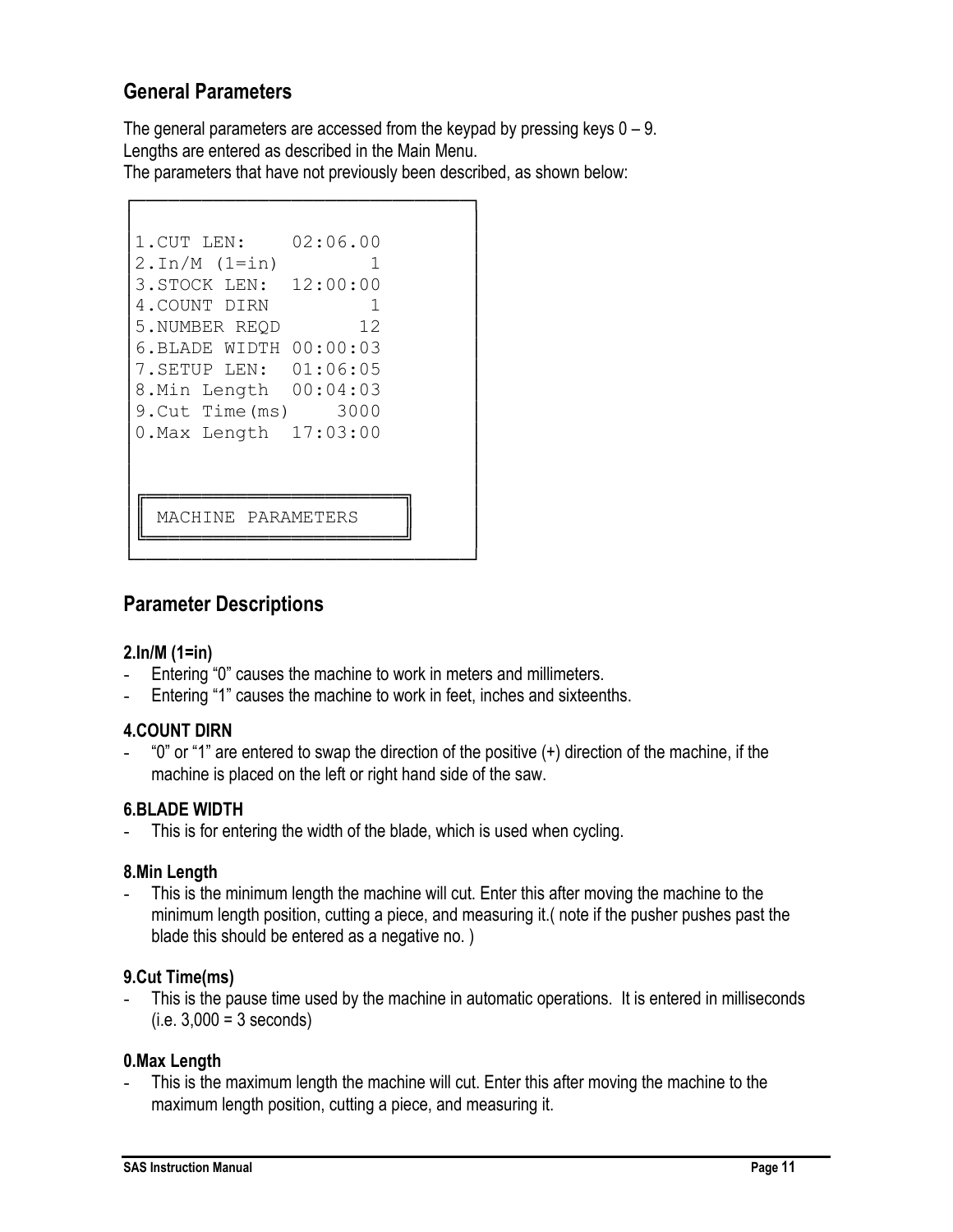## **Servo Parameters**

The Servo parameters are accessed from the keypad by pressing keys  $0 - 9$ . The current reading of the encoder is also shown on this menu.

Lengths are entered as described in the Main Menu.

The parameters that have not previously been described, as shown below:

| COUNTS/REV           | 1000      |  |
|----------------------|-----------|--|
| 2. MICRONS/REV 17468 |           |  |
| 3. ACCELN            | 500       |  |
| 4. MAX VEL           | 500000    |  |
| 5. POSN ERROR        | 1000      |  |
| 6. PROP GAIN         | 200       |  |
| DIFF GAIN            | 200       |  |
| 8. INTEG GAIN        | 50        |  |
| 9. INTEG LIMIT       | 150       |  |
| 02:06:04             | Enc: 5649 |  |
| SERVO PARAMETERS     |           |  |
|                      |           |  |

## **Parameter Descriptions**

## **1. COUNTS/REV**

- This is the number of pulses per rev produced by the encoder. We will always use 1,000, as this will make calculations easier. Please set to 1,000

## **2. MICRONS/REV**

This is the number of microns that the machine moves when we move the number of counts per rev on the encoder, as set in "1" above (1,000).

## **3. ACCELN**

**-** This is the acceleration and de-acceleration of the machine. Please lower it, if pushing the timber is too quick, using the default of 500.

#### **4. MAX VEL**

**-** This is the maximum velocity of the machine. Please lower it, if pushing the timber is too quick, using the default of 500.

#### **Nos. 5,6,7,8,9**

**-** These are all servo functions. The default values are listed above and these should only be changed after consultation with a person who is knowledgeable in servo motor parameters.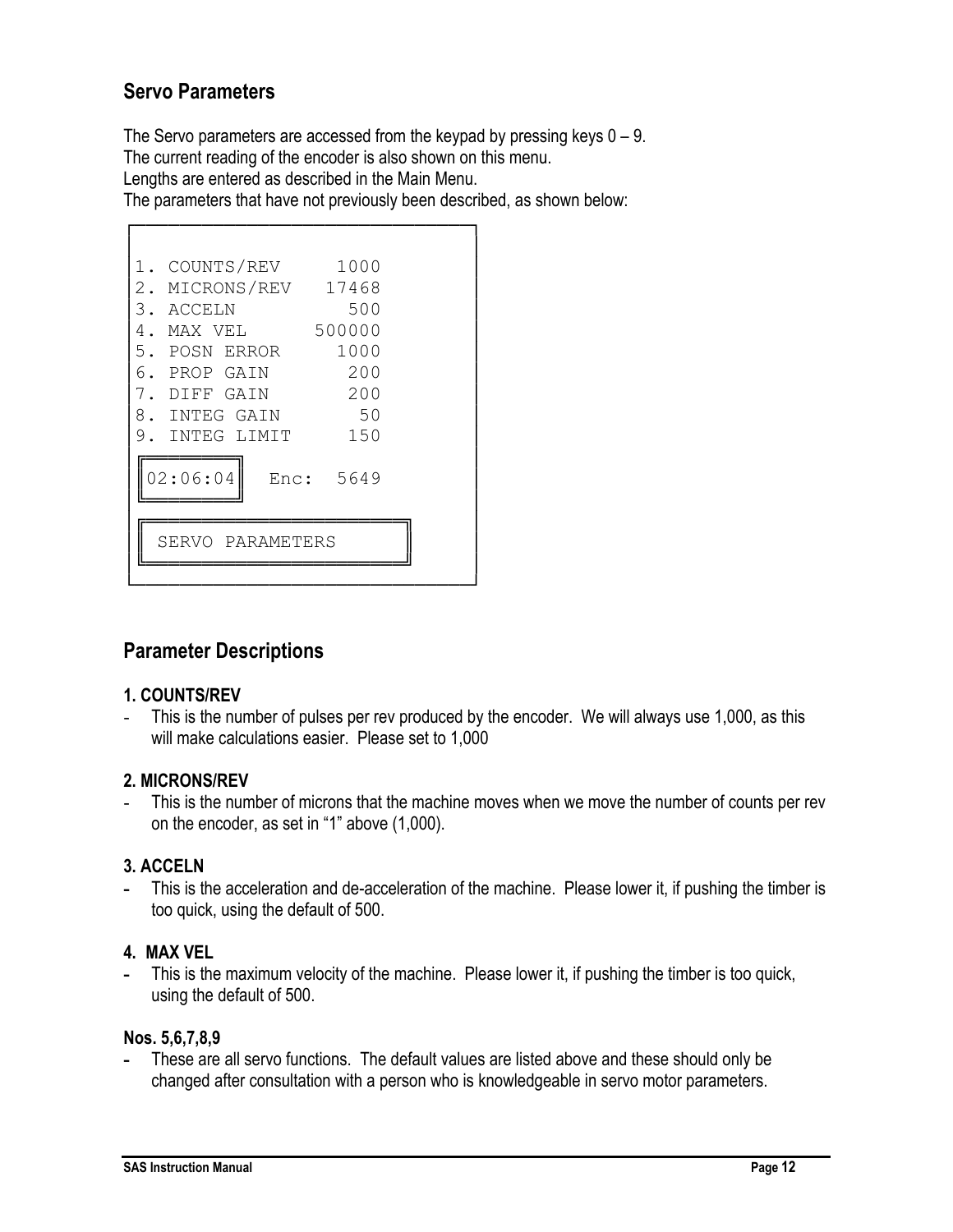# **TROUBLE SHOOTING**

- 1. Upon initial setup, if the machine only goes in one direction for a short distance when pressing the Arrow keys (4 & 6), then change the positive (+) and negative (-) of the servo motor.
- 2. If the screen lights up but the servo does not move, check fuse on the back cover of the machine.
- 3. A quick method to calculate Microns Per Rev.

Note

The default figure in the machine as shipped should be correct for a standard Mango Length Stop system. :

- (a) Move the machine to Minimum Length
- (b) Switch machine OFF and ON.
- (c) Cut a piece and measure it ( e.g. 00:04:03 )
- (d) Enter its length as "Minimum Length" in General Parameters menu.
- (e) Move as far towards Maximum as possible. Then return one inch (1").
- (f) Cut a piece and measure it. ( e.g. 17:02:00 )
- (g) Enter its length as "Maximum Length" in the General Parameters.
- (h) Read the Encoder Value in the Servo Parameters Menu.
- (i) Subtract the Minimum Length in sixteenths from the Maximum Length in sixteenths : (e.g. 17:02:00 minus 00:04:03 ….. that is: 3296 minus 67 = 3229 sixteenths)
- (j) Multiply by 25400 and divide by 16. Then divide the answer by the encoder reading taken at maximum length and multiply by 1,000.